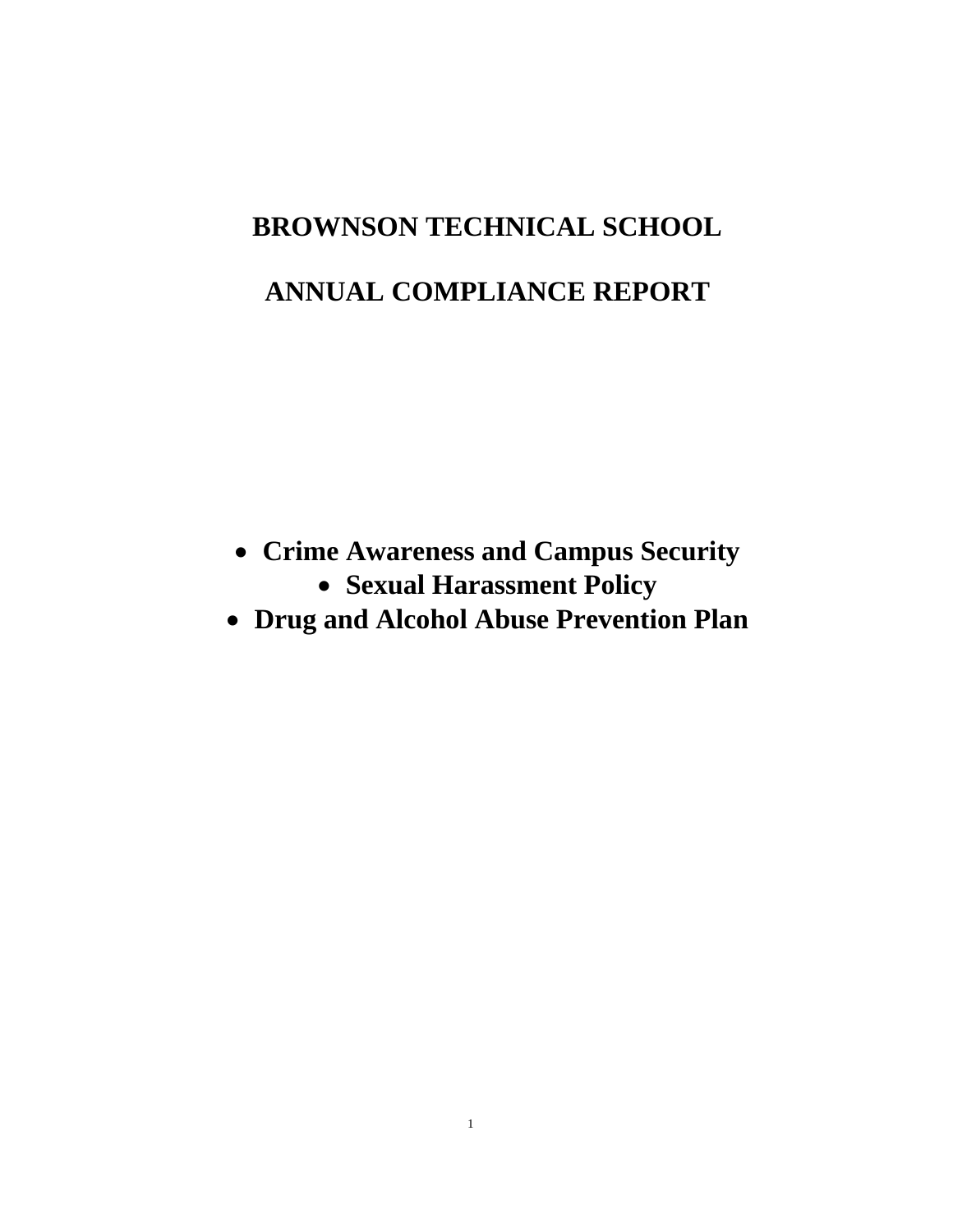# Brownson Technical School Crime Awareness and Campus Security Act of 1990 Effective September 1, 2021

Title II of Public Law 101-542, as amended, is the Crime Awareness and Campus Security Act of 1990. This Act requires an institution to prepare, publish, and distribute certain information regarding campus security policies and procedures.

Brownson Technical School is committed to taking actions necessary to provide a safe and secure working/learning environment for all students and staff. The following information, in compliance with Federal, State, and Local statute, discloses the policies and procedures regarding campus security as well as pertinent statistics reflecting incidents occurring on campus. This information is in compliance with the Crime Awareness and Campus Security Act of 1990 (amended in 1998).

#### A. **Current campus policies regarding procedures and facilities for students and others to report criminal actions or other emergencies occurring on campus and policies concerning the institution's response to such reports.**

All criminal actions, accidents, injuries, or other emergency incidents occurring on campus must be reported to the proper campus authorities and to appropriate outside agencies immediately.

Students, staff, and visitors should report criminal actions, accidents, injuries or other emergency incidents to the President, School Director, Director of Admissions, or Randy Albright which are located at 1110 Technology Circle. An Incident/Injury Report must be completed by the individual(s) reporting the occurrence and signed by the campus personnel receiving the report. A copy of this report will be filed in the Business office. All Incident/Injury Reports will remain confidential.

All suspected criminal actions will be immediately reported to the Anaheim Police Department. The administration will provide the individual(s) reporting the incident with means to contact this police agency, or any other appropriate police agency.

In some cases, a representative from the Anaheim Police Department will visit the site and interview the individual(s) reporting the incident, appropriate school personnel, and any possible witness to the crime. The need for an investigation/prosecution will be determined by the Police Department or other appropriate law enforcement agency. If a student or employee is suspected of committing a criminal act, he/she may be temporarily suspended from school/work. If a student or employee is convicted of a crime, he/she may be suspended from school or terminated from work.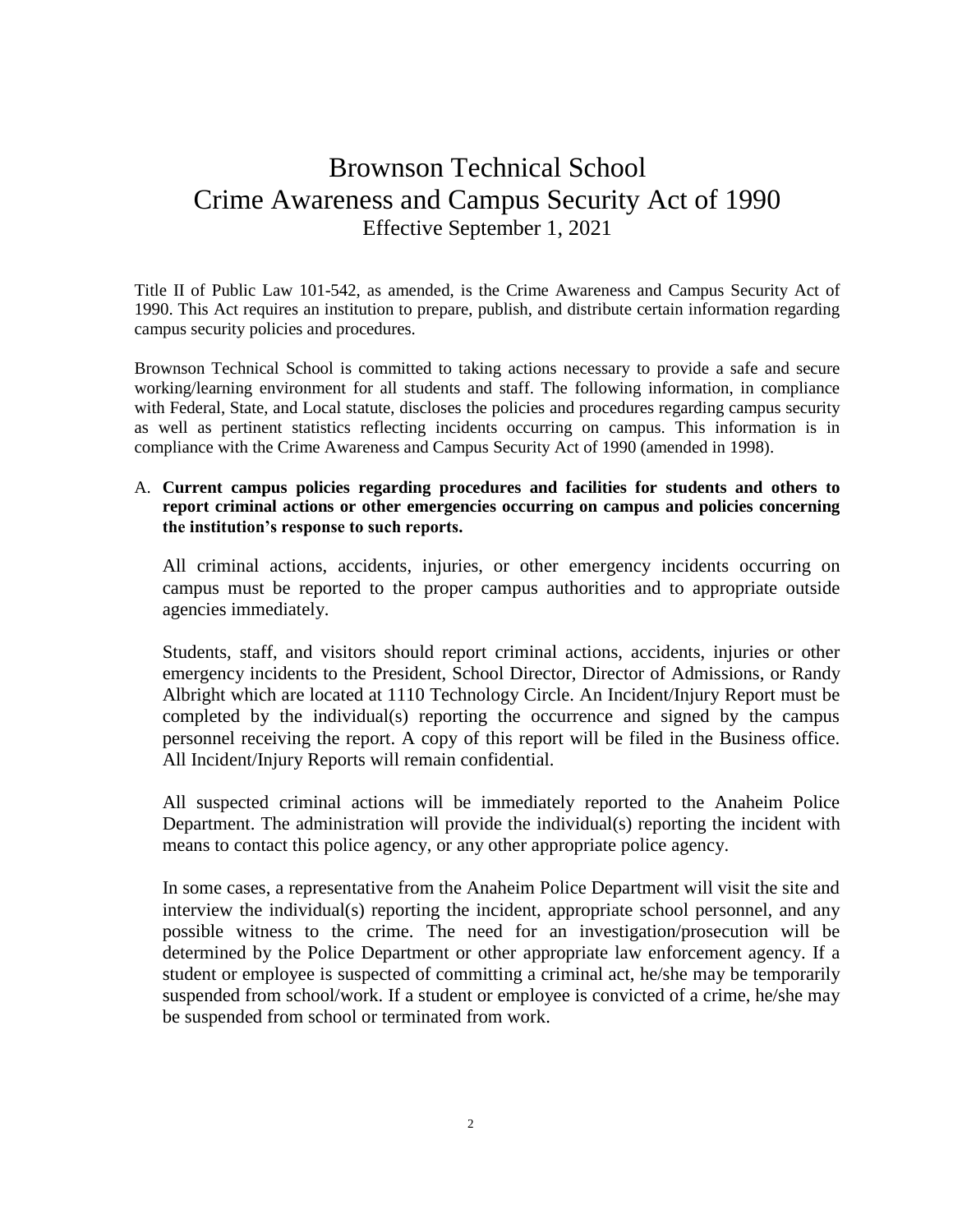#### B. **A statement of current policies concerning security and access to campus facilities and security considerations used in maintenance of campus facilities.**

Standard campus building hours are 8:00 AM – 10:00 PM Monday through Wednesday and 8:00 AM – 5:00 PM on Thursdays and Fridays. The building is not open on weekends. Special occasions may require the building hours to be extended or shortened. The School Director's office will be notified of these changes, as well as staff and students.

Keys to the offices, labs, and classrooms, will be issued to employees only as needed and after receiving the proper authorization. Each Department Supervisor is responsible for assuring his/her area is secured and locked.

Students must adhere to the Student Conduct and Discipline policies listed in the school catalog and Student Handbook which include statements regarding theft of, or damage to school property, and any other criminal activity. Violations of these policies may lead to termination.

All individuals entering the building, who are not current students or staff, must check in with the front desk receptionist. Employee and student identification cards may be used to verify the identity of persons suspected to be in the building without permission.

Brownson Technical School does not maintain residence housing, therefore no policies regarding campus residences are stated here.

#### C. **Statement of current policies concerning campus law enforcement.**

Brownson Technical School encourages students and staff to promptly report any suspected criminal activity to the administration office. However, Brownson Technical School maintains an "open door" policy between all staff and students encouraging open communication between students and their instructors, advisors and other personnel. Therefore, students should never feel intimidated, embarrassed or uncomfortable about reporting a suspected crime to any member of the Brownson Technical School staff. If a suspected crime is reported to a staff or faculty member by a student, the staff or faculty member may accompany the student to the administration office to report the incidence. The administrative staff will then encourage the student to report the crime to the appropriate police agencies, and will provide the student with the means to do so.

### D. **A description of the type and frequency of programs designed to inform students and employees about campus security procedures and practices and to encourage students to be responsible for their own security and the security of others.**

As a part of the orientation process for all incoming students and staff, campus security procedures and practices will be reviewed. Students and staff will also learn of the administrative "open door" policy, to encourage open communication and the need to report any suspected criminal activity immediately with no personal repercussions or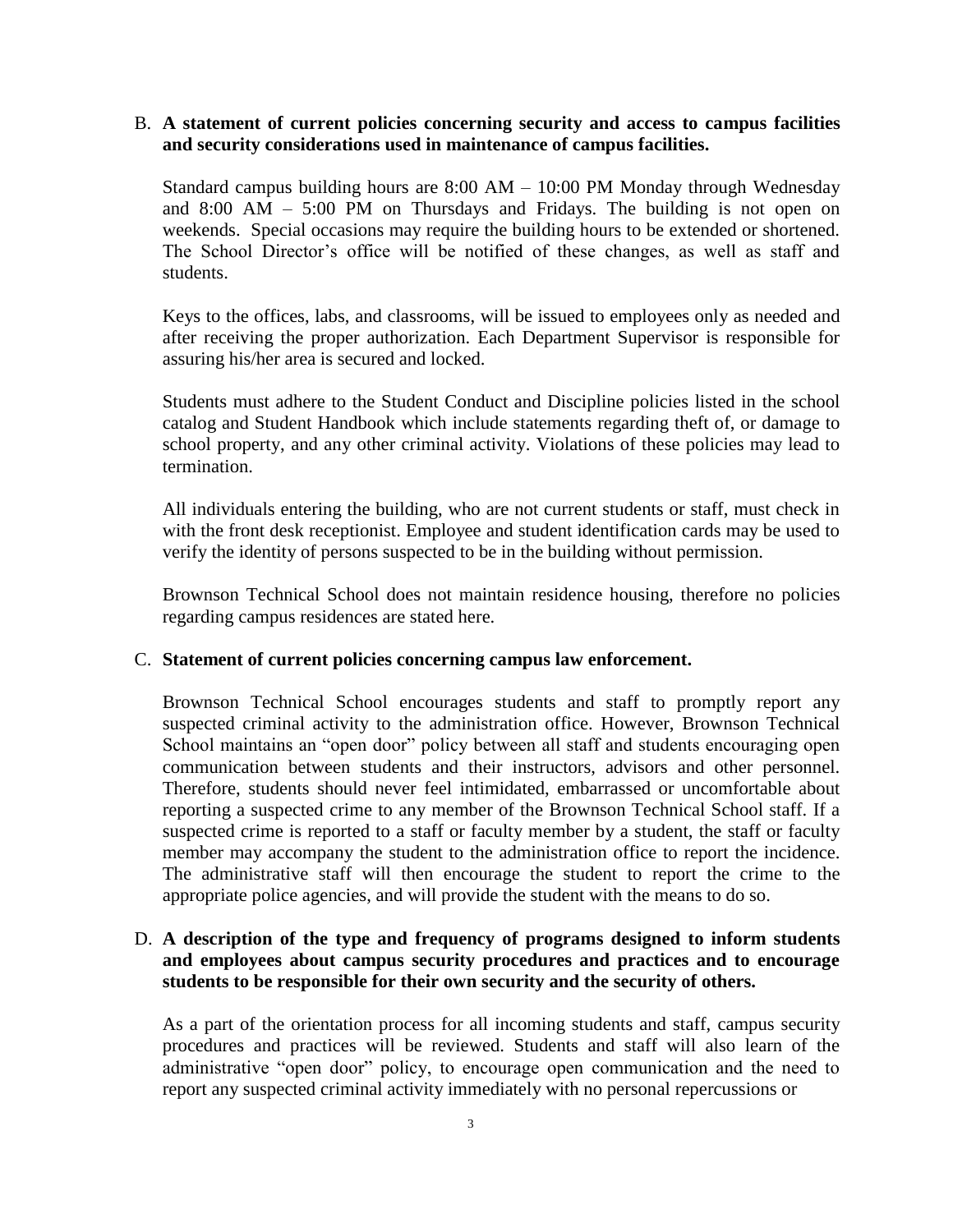judgement. Security and safety procedures are also discussed with new and continuing students and staff within each individual department of the school at the beginning of each class session, which occurs every month. This includes encouraging students to be alert to security situations and to assist the school in preventing crimes from occurring through awareness and communications. The school may also distribute memoranda and publications regarding security measures when deemed necessary and appropriate.

# E. **A description of programs designed to inform students and employees about the prevention of crimes.**

In addition to the orientation procedures described above, the employees and students are informed about the prevention of crimes through periodic group meetings and also through written communication from school management. Students and staff are encouraged to communicate suspicious behavior, and to file a report immediately with the school administration if they have been a victim of, or a witness to, criminal behavior.

## F. **The following are the statistics concerning the occurrence of on-campus crime during the past three years.**

Sections 485 (f) of the Crime Awareness and Campus Security Act of PUT.L. 101-542, as amended by Pub. L. 102-56 requires institutions to publish and distribute campus crime statistics in the following areas. Time period is from January 2017 through August 2019.

Total occurrences on-campus:

|                | a. Murder/Non-negligent manslaughter               |  |  |
|----------------|----------------------------------------------------|--|--|
|                | b. Forcible sex offenses (including forcible rape) |  |  |
|                | c. Nonforcible sex offenses                        |  |  |
| d.             | Robbery                                            |  |  |
| e.             | Aggravated assault                                 |  |  |
| f.             | <b>Burglary</b>                                    |  |  |
| g.             | Motor vehicle theft                                |  |  |
| h.             | Vandalism                                          |  |  |
| $\mathbf{1}$ . | Motor Vehicle Accident                             |  |  |
|                | Liquor Law Violation                               |  |  |
| k.             | <b>Weapons Possession</b>                          |  |  |
|                | Drug Abuse Violations                              |  |  |
|                | m. Disorderly Conduct                              |  |  |
| n.             | Harassment                                         |  |  |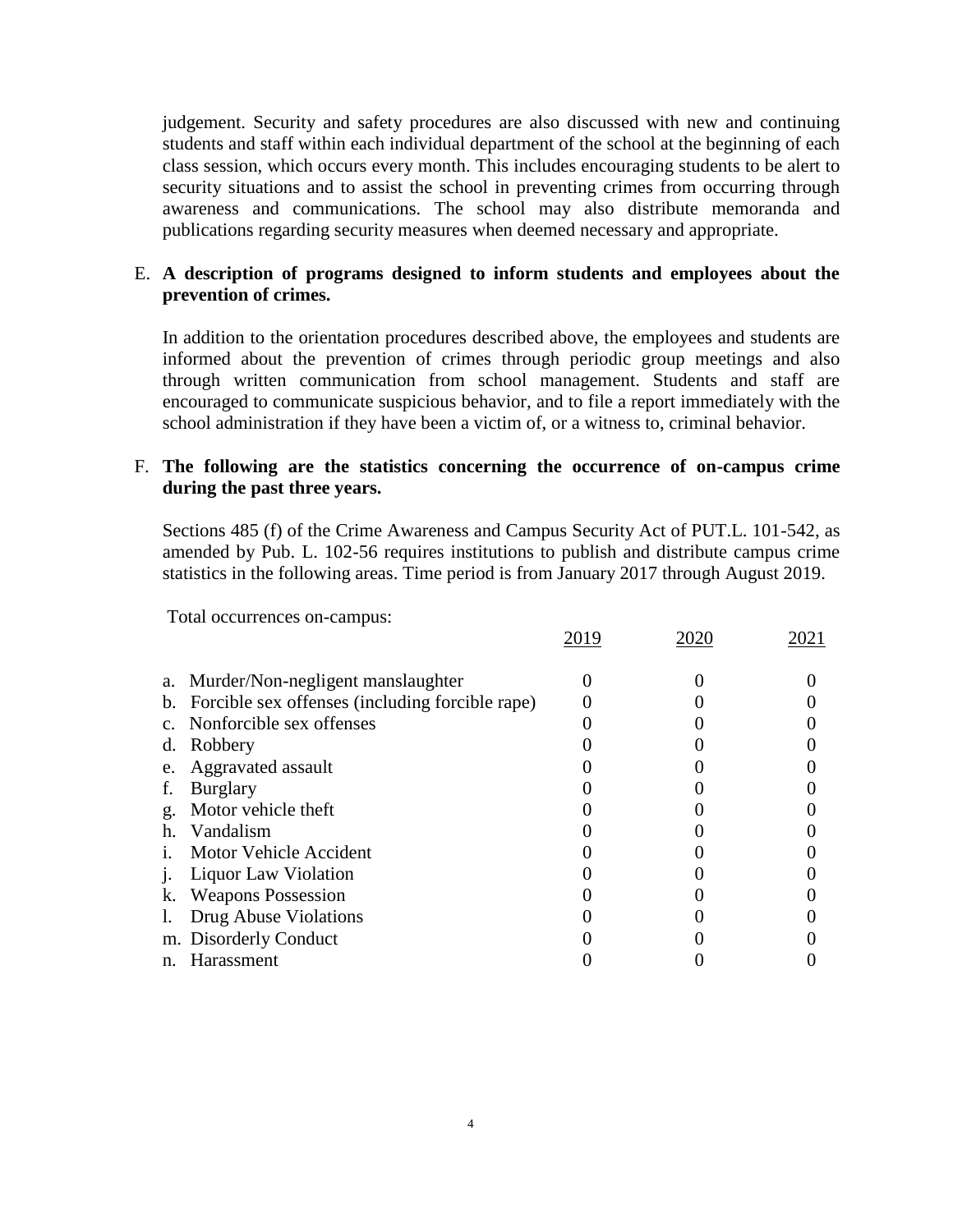G. **A statement of policy concerning the monitoring and recording through local police agencies of criminal activity off-campus student organizations whose participants are students of the institution. The off-campus student organizations are recognized by the institution, including student organizations with off-campus housing facilities.**

Brownson Technical School students do not participate in off-campus student organizations. However, if the criminal activity occurs while students are attending school sponsored event/training off campus, reporting procedures will remain the same as stated in section A of this policy statement.

### H. **Statistics concerning the number of arrests or referrals for campus disciplinary action (if an arrest not made) for the following:**

Please refer to Section "F" above.

I. **A statement of policy regarding the possession, use, sale of alcoholic beverages and enforcement of State under age drinking laws and a statement of policy regarding the possession, use, and sale of illegal drugs and enforcement of Federal and State drug laws and a description of any drug or alcohol abuse education programs as required under section 1213 of the Higher education Act of 1965, as amended. (Section 1213 of the Higher Education Act, as amended contains the drug free campus requirements added by Section 22 of the Drug Free School and Committee Amendments of 1989 (Public Law 101-226).** 

The above statement is included in Brownson Technical Schools policy regarding Drug and Alcohol Abuse which is distributed to all students and staff annually through the Annual Compliance Report. In addition Brownson Technical Schools policy on Drug and Alcohol Abuse is available through the Business Office.

# J. **Sexual harassment is illegal and will not be tolerated by Brownson Technical School. The purpose of this written policy is to:**

- reinforce the importance of Brownson Technical Schools policy against sexual harassment,
- elaborate further on what types of conduct constitute sexual harassment,
- reiterate the duty of each employee and student to make every effort to prevent harassment and to report any observed improper conduct of this type, and
- describe the procedure for making a complaint under this policy.

Please be assured that any report of improper conduct of a sexual nature will be investigated and, if the facts warrant, appropriate corrective action and/or disciplinary action will be taken.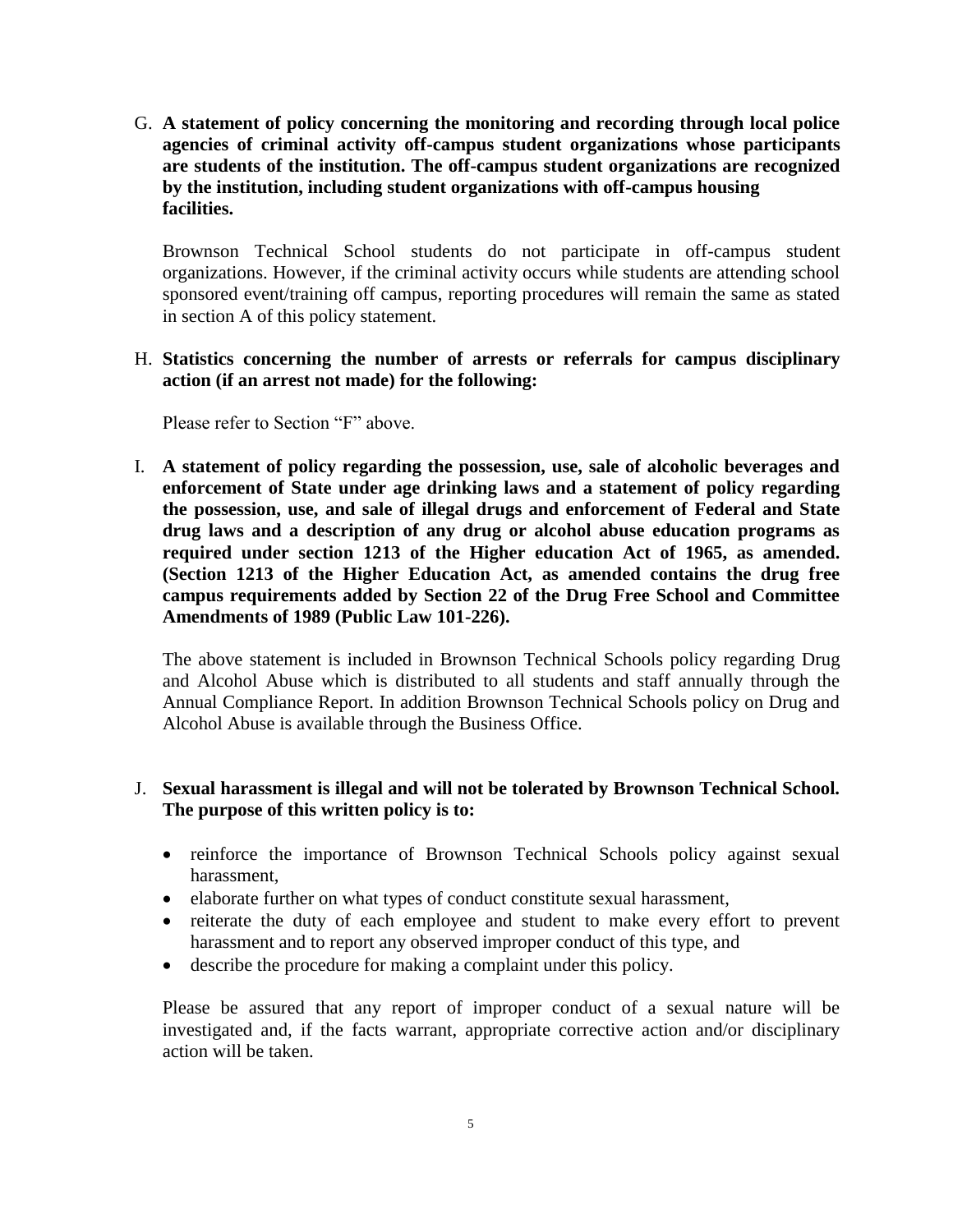- 1.) Conduct which constitutes sexual harassment:
	- a.) Any act of "quid pro quo" ("something for something") sexual harassment, where a supervisor, or other employee with the power or authority to grant or withhold benefits or privileges, demands sexual favors in exchange for benefits or privileges.
	- b.) Unwelcome sexual advances, request for sexual favors, or other verbal or physical conduct of a sexual nature when submission to or rejection of such conduct is used as the basis for decisions or has the purpose or effect of unreasonably interfering with an individual's performance or creating an intimidating or offensive environment.
	- c.) Examples of sexual harassment include, but are not limited to, the following conduct:
		- Explicit or implicit demands for sexual favors in return for benefits or privileges.
		- Unwelcome letters, e-mail communications, or telephone calls of a sexual nature.
		- Distribution or display of materials of a sexual nature, including posters, calendars, or pictures of men or women who are dressed in a suggestive manner. Entertainment, such as strippers or belly dancers, which tends to present men or women as sexual objects. These types of materials and entertainment are not allowed on Brownson Technical Schools property or at an event sponsored by Brownson Technical School.
		- Physical assaults of a sexual nature or coerced sexual intercourse.
		- Unwelcome and deliberate sexual touching, leaning over, brushing the body, cornering, pinching, or other untoward sexual behavior.
		- Unwelcome sexually suggestive looks or gestures.
		- Unwelcome pressure for sexual favors or dates.
		- Unwelcome sexual teasing, jokes, remarks, innuendo, insults, questions, or vulgar sexist language. Students and staff are asked to be mindful of others around them. Comments not intended as harassment, and not perceived as such by the person to whom they are directed, may be offensive and unwelcome to another employee or student who overhears them.
		- According favorable treatment to those who grant sexual favors, or unfavorable treatment to those who refuse to submit to or reject requests for sexual favors.
	- d.) Sexual harassment is not limited to conduct by a male employee or student toward a female employee or student by a supervisory employee toward a nonsupervisory employee, or by an instructor toward a student.
		- A man as well as a woman may be the victim of sexual harassment and a woman as well as a man may be the harasser.
		- The victim does not have to be the opposite sex from the harasser.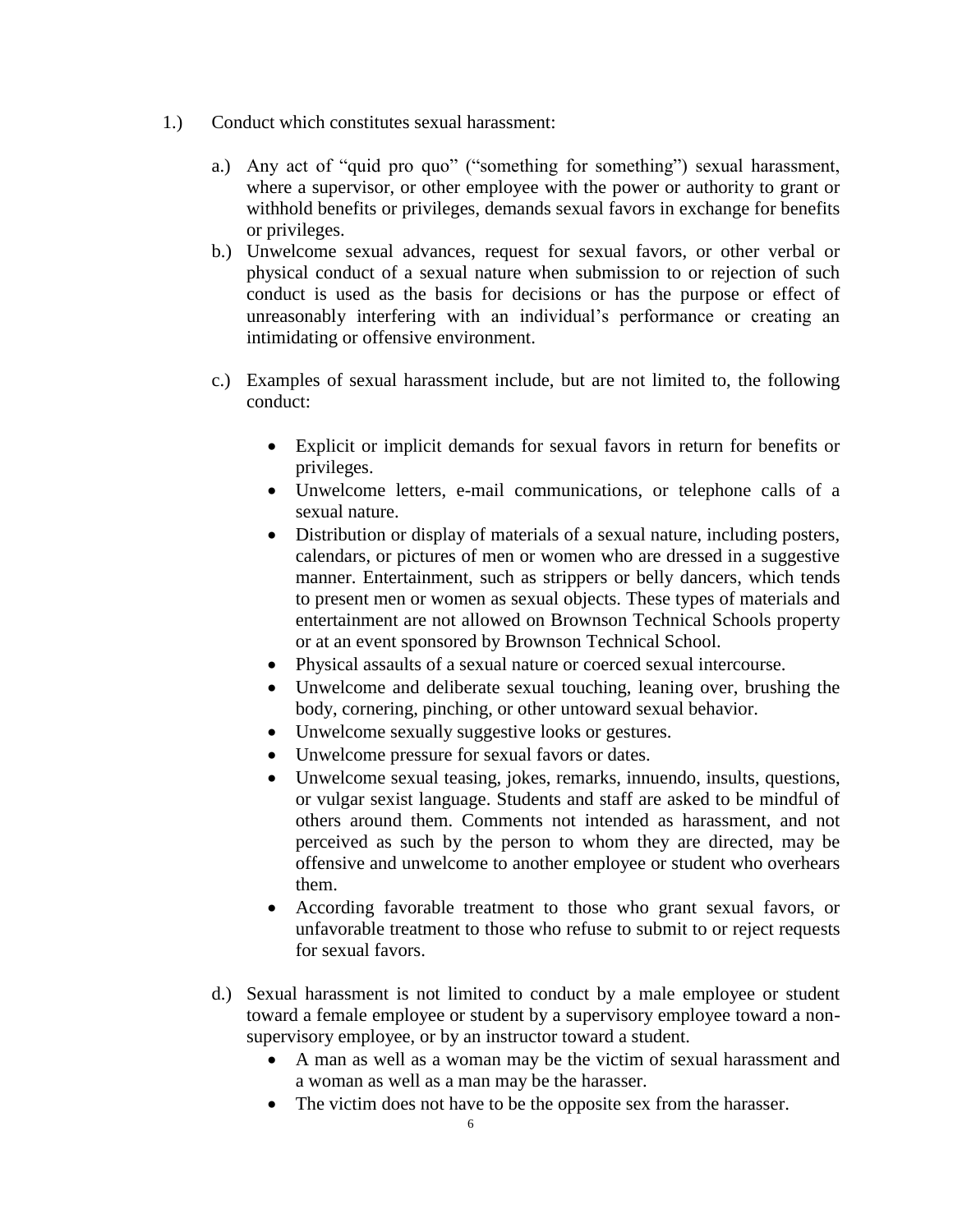- The harasser does not have to be the victim's supervisor or instructor. The harasser could be a supervisor or instructor, who does not supervise or instruct the victim, a non-supervisory employee, a co-worker, an agent of Brownson Technical School or a non-employee in the workplace.
- e.) The victim does not have to be the person toward whom the unwelcome sexual conduct is directed, but may be someone who is affected by such conduct when it is directed toward another person. For example, the sexual harassment of an employee or student may create for another employee or student an intimidating, hostile, or offensive environment.
- f.) Sexual harassment does not refer to behavior or occasional compliments of a socially acceptable nature. However, some behavior that is acceptable in a social setting may not be appropriate in the workplace or school setting. It refers to sexual behavior that is not welcome, that is personally offensive, that fails to respect the rights of others, that lowers morale and, therefore, interferes with work or academic effectiveness.
- 1. Responsibilities for reporting sexual harassment:
	- a.) It is the duty and obligation of all employees or students to comply with this policy and report conduct, which they believe to be sexual harassment.
	- b.) Any employee or student who believes that he or she is being harassed, is encouraged to confront the person or persons responsible for causing the offense. Often the simplest and most effective way to put an end to harassing behavior is to tell the harasser that the behavior is offensive and unwelcome and to stop. If the misconduct continues, or if the employee or student feels uncomfortable about confronting the harasser or unsure about what to do, he or she should report it to the employee's supervisor or Brownson Technical Schools Director.
	- c.) If students or staff have any questions regarding this policy regarding sexual harassment in the workplace, they should contact the School Director or Administrative staff.
	- d.) The law prohibits retaliation for opposing any form of employment discrimination, including sexual harassment, or for filing a complaint, testifying, assisting, or participating in any manner in an investigation, proceeding, or hearing regarding any form of employment discrimination, including sexual harassment. Brownson Technical School will take appropriate measures to ensure that no such retaliation occurs.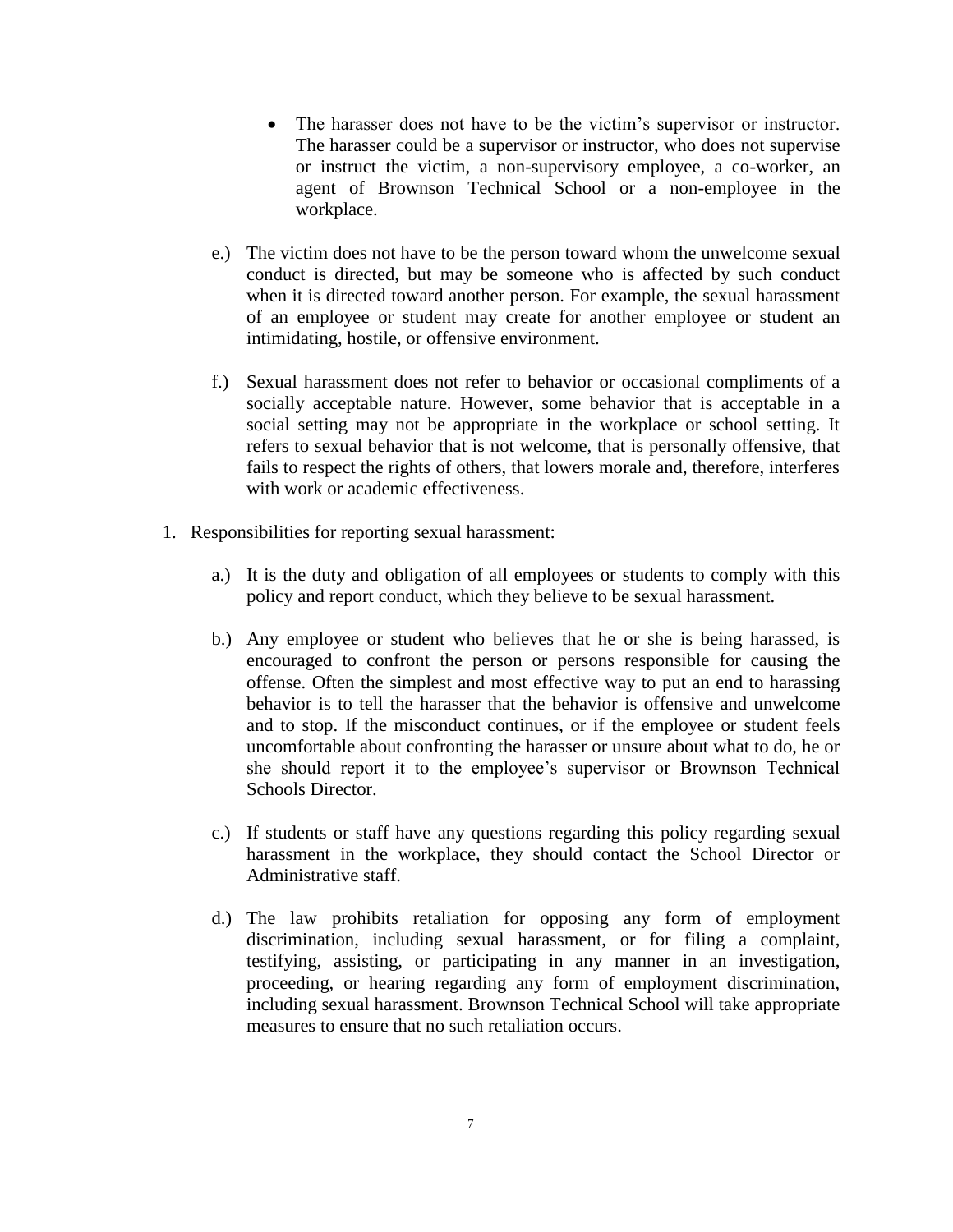#### 3.) Complaint Procedure

- a.) Any employee or student, who believes that he or she is being harassed should promptly report the conduct to:
	- the employee's immediate supervisor, **or**
	- Brownson Technical School' Campus Director, **or**
	- Program Supervisor, **or**
	- Director of Education
- b.) Brownson Technical School will conduct a prompt and thorough investigation of all circumstances surrounding alleged incidents of sexual harassment brought to its attention. Brownson Technical School will make every effort to treat the complaint and resulting investigation discreetly.
- c.) If the report of sexual harassment is substantiated, appropriate corrective action, which may include disciplinary action, will be taken against the violator. Based on the severity of the offense, the action may include, but is not limited to, oral or written reprimand, demotion, suspension or termination.
- d.) Retaliation against employees or students who utilize the complaint procedure, or participate in an investigation pursuant to the procedure, is prohibited. Continued compliance with these policies will assure that the work and learning environment at Brownson Technical School remains harassment free and those employees and students treat each other with mutual respect.
- K. **It is the policy of Brownson Technical School to prohibit the use, sale, dispensing, possession, or manufacture of a controlled substance on school premises or while conducting school business off its premises. This prohibition applies to all employees and students, and also covers all legal or prescription drugs that impair one's ability to perform safely and properly.**

Maintaining a safe, healthy working and learning environment is of vital concern to Brownson Technical School. Brownson Technical School, therefore, is committed to taking the proper actions necessary to create an environment that fosters the health and well-being of all its members.

In recognition of Brownson Technical Schools commitment, and in conjunction with federal, state, and

local mandates, the unlawful manufacture, distribution, sale, purchase, possession, or use of controlled substances, including alcohol, illegal drugs, or legal drugs used illegally, is prohibited on School premises. Students must not report for classes or be on School premises while under the influence of, or have in their possession while on School premises, any alcoholic beverage, marijuana or any illegally obtained drug, narcotic, or other illegal substance. This policy, also, refers to all School-sponsored on-campus and off-campus work-related activities such as field trips, etc. Only prescription medications provided under signature and supervised by a licensed physician, and over-the-counter medications used as instructed by the manufacturer, are allowed on Brownson Technical School premises. However, if a student is lawfully taking medication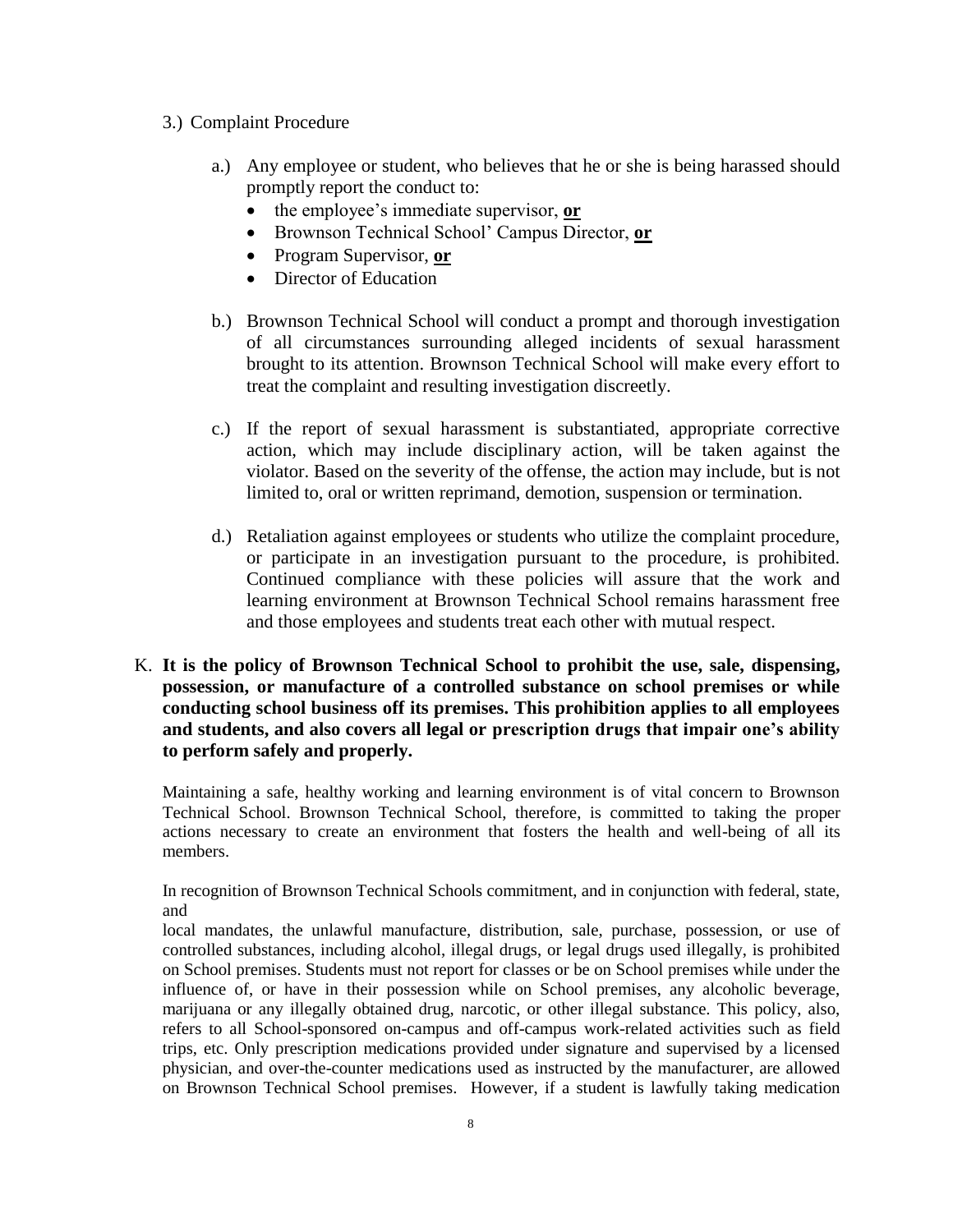which can affect physical or mental abilities, the School reserves the right to obtain information about it in order to take the appropriate action regarding safety and productivity.

Although the consumption of alcoholic beverages is clearly a matter of personal choice, Brownson Technical School neither condones nor allows advertising or promotion of any alcoholic beverages on the School premises. Furthermore, no person shall be coerced, even subtly, to drink or to overindulge.

#### **1. Definition of Terms**

For the sake of clarity and consistency, the following definitions are provided to assist in understanding the Brownson Technical School drug/alcohol /controlled substance policy:

- **Alcohol** Any alcoholic beverage.
- **Controlled substance**  Any federally regulated substance, including alcohol, but not including nicotine and common over-the counter medications such as aspirin.
- **Drug** Any illegal drug or legal drug used illegally.
- **Illegal drug** Any drug that is defined by local, state, and/or federal statutes as "illegal."
- **Possession**  Controlled substances in any amount found on a person, or in or on property under his/her control while on School premises.
- **School premises** School grounds, including buildings and apartments rented, leased, owned, operated or occupied by the School, open spaces, vehicles. Any off-campus School sponsored functions or any offsite locations where a student is performing work on behalf of Brownson Technical School (e.g. Admission Representatives making a presentation in a prospect's house).

### **2. An individual's rights under the Americans With Disabilities Act and The Civil Right Act**.

In the execution of the procedures listed on the following pages, care should be taken that an individual's rights as prescribed by the Americans With Disabilities Act of 1990 and the Civil Rights Act 1991 are not violated. Plaintiffs with discrimination complaints now have a right to jury trials and have the ability to recover mental anguish and punitive damages if intentional acts of discrimination are proven.<sup>i</sup>

It should be noted that rehabilitated alcoholics and rehabilitated drug addicts are considered disabled for the purposes of the ADA act. However, imbibing alcoholics can be held to the same qualification standards for job performance as other students. The current user of illegal drugs does not have a disability covered by the ADA.<sup>ii</sup>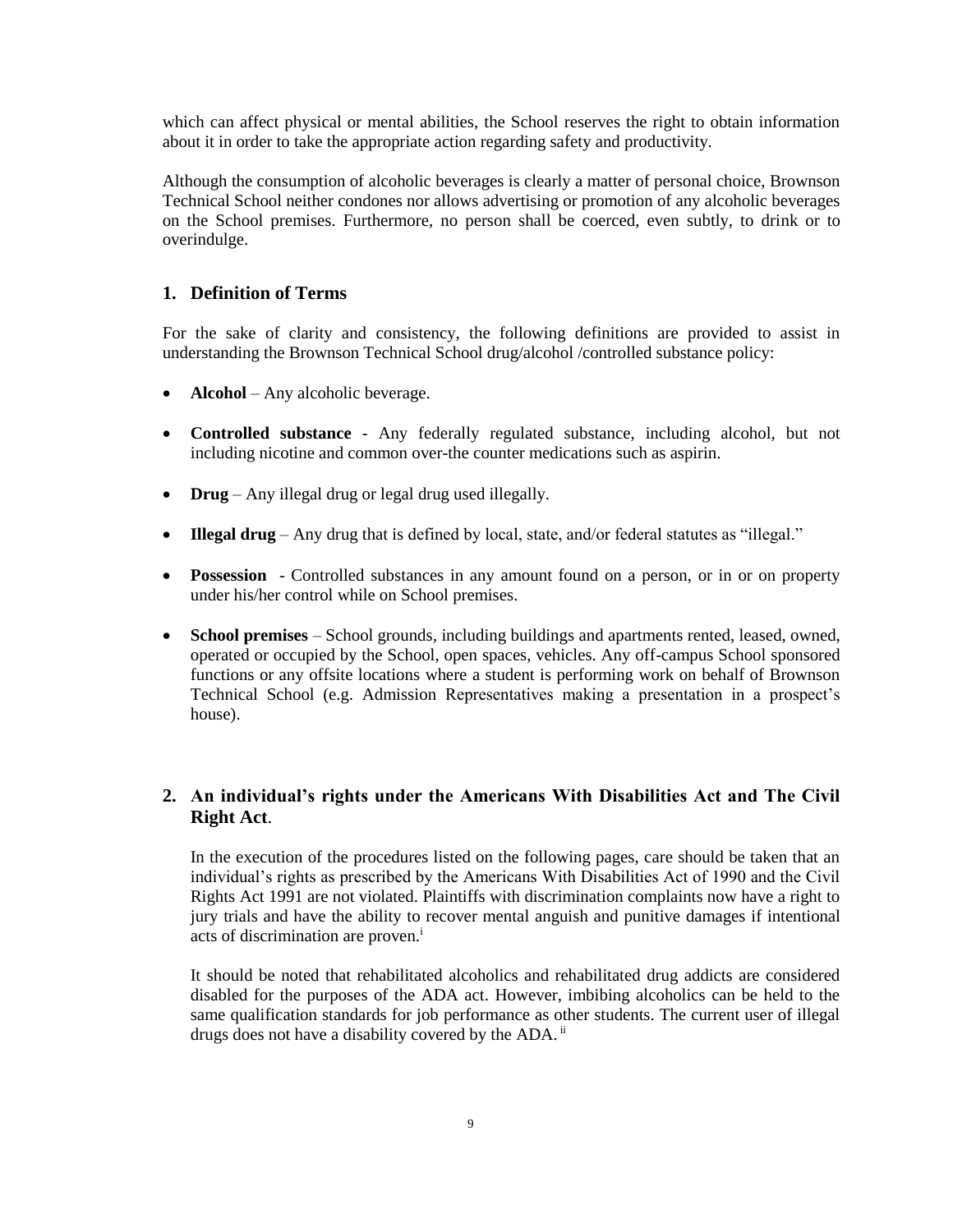Specific guidelines and legal summaries of the Americans With Disabilities Act of 1990 (ADA) and the Civil Rights Act of 1991 (CRA) are available from a Brownson Technical School Student Services representative.

#### **3. Procedures for dealing with individuals suspected of being under the influence and/or possession of alcohol/drugs/controlled substance.**

- **A. The School reserves the right to conduct searches for controlled substances at any time on School property.** School property can be searched at any time. All searches and questioning will take place in front of a witness who will record the proceedings in their entirety. Any controlled substances found in such searches will be confiscated by authorized School personnel, and held for possible legal action.
- **B. There will be no involuntary personal searches**, nor will School staff members touch the suspected individual to conduct a search. However, personal searches may be conducted jointly by the School and authorized law enforcement individuals if there is just cause for suspicion of use and/or possession. Such searches can include personal belongings such as bags, brief cases, desks, lockers, toolboxes, and vehicles.
- **C. An individual who refuses to cooperate with the search** of School property may be subject to disciplinary action, up to and including expulsion.
- **D. Any student who is employed by the School in an occupation where the safety of School personnel is a concern, and who has been required to undergo drug screening as a condition of employment, may be required to undergo testing and screening if use of a controlled substance is suspected.** Any testing and screening will be conducted under the guidelines defined by the Drug Free Workplace Act of 1988.
- **E. An individual who appears on School grounds in a condition that clearly indicates use of alcohol, illegal drugs, or any other controlled substance** shall be required to vacate the premises immediately. Furthermore, the School will take all steps that are reasonable and prudent to prevent the individual from driving, including notification of the proper law enforcement officials if necessary. Such individuals will be considered absent without excuse, and will be subject to any appropriate disciplinary action related to such absences.
- *F.* **An individual who enters the School premises clearly in possession of a controlled substance** shall be immediately subject to questioning, confiscation of the substance, and appropriate disciplinary action. Any questioning shall occur in a pre-designated area that is removed from the individual's class site. Disciplinary outcomes may include oral or written warnings, drug testing and screening (if required by the School as a condition of employment), disciplinary probation, expulsion and notification of law enforcement.
- *G.* **All incidents that occur on the School premises of Brownson Technical School or at Brownson Technical School sponsored events/training are to be reported immediately**. Documentation of the incident will be recorded on the Brownson Technical School Incident/ Injury Report, which is available through the Business Office. (A sample copy of the Incident/Injury Report is enclosed as Attachment #1). A copy of the report and any further documentation regarding infractions will be placed in the student's record file.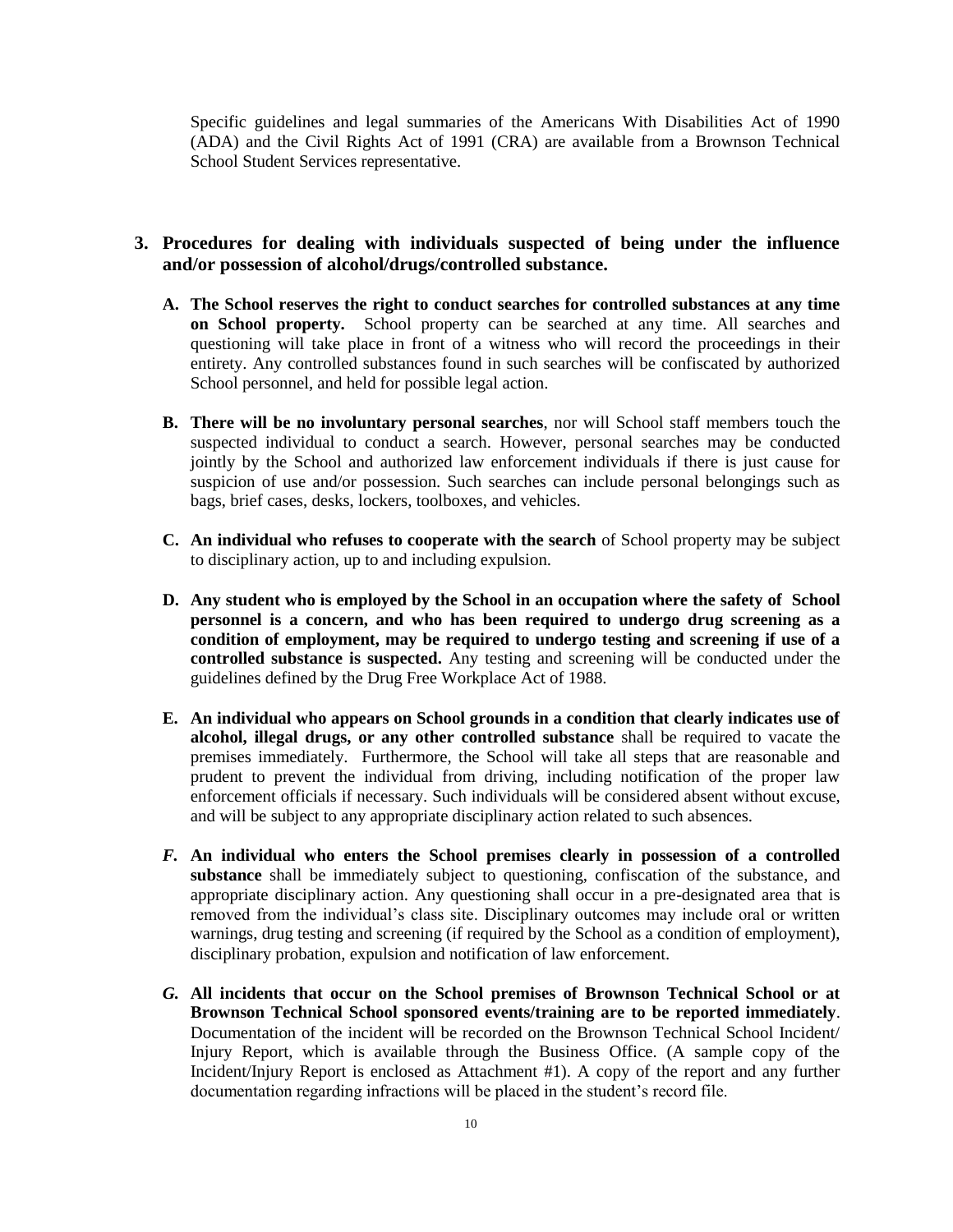# **4. Disciplinary sanctions that will be imposed for violation of Brownson Technical School Drug/ Alcohol/ Controlled Substance policy**

- A. The following actions will be regarded as violations of the Brownson Technical School Alcohol/Drug/Controlled Substance Policy:
	- Use and/or possession of alcohol on School premises
	- Use and/or possession of illegal drugs
	- Being under the influence of drugs and/or alcohol
- B. In response to any violations the School will appropriately implement any or all the following courses of action:
	- Documentation of the incident with a copy placed into the student's record file
	- Notification of the proper law enforcement agency
	- Oral/written warnings
	- Probation
	- Suspension
	- Expulsion

# **5. Convictions**

Any student who is convicted of an off-campus violation of a controlled substance statute, as defined by law, whether it is local, state, or federal, is required to report each violation to the School Director or the authorized administrator within 5 days of the conviction.

A detailed copy of this policy is available through the School Director.

<sup>1</sup> The Basics of Employment Law, Understanding the Fundamentals, Institute for International Research, (I.I.R.) BV, 1998

 $1$  Op. cit.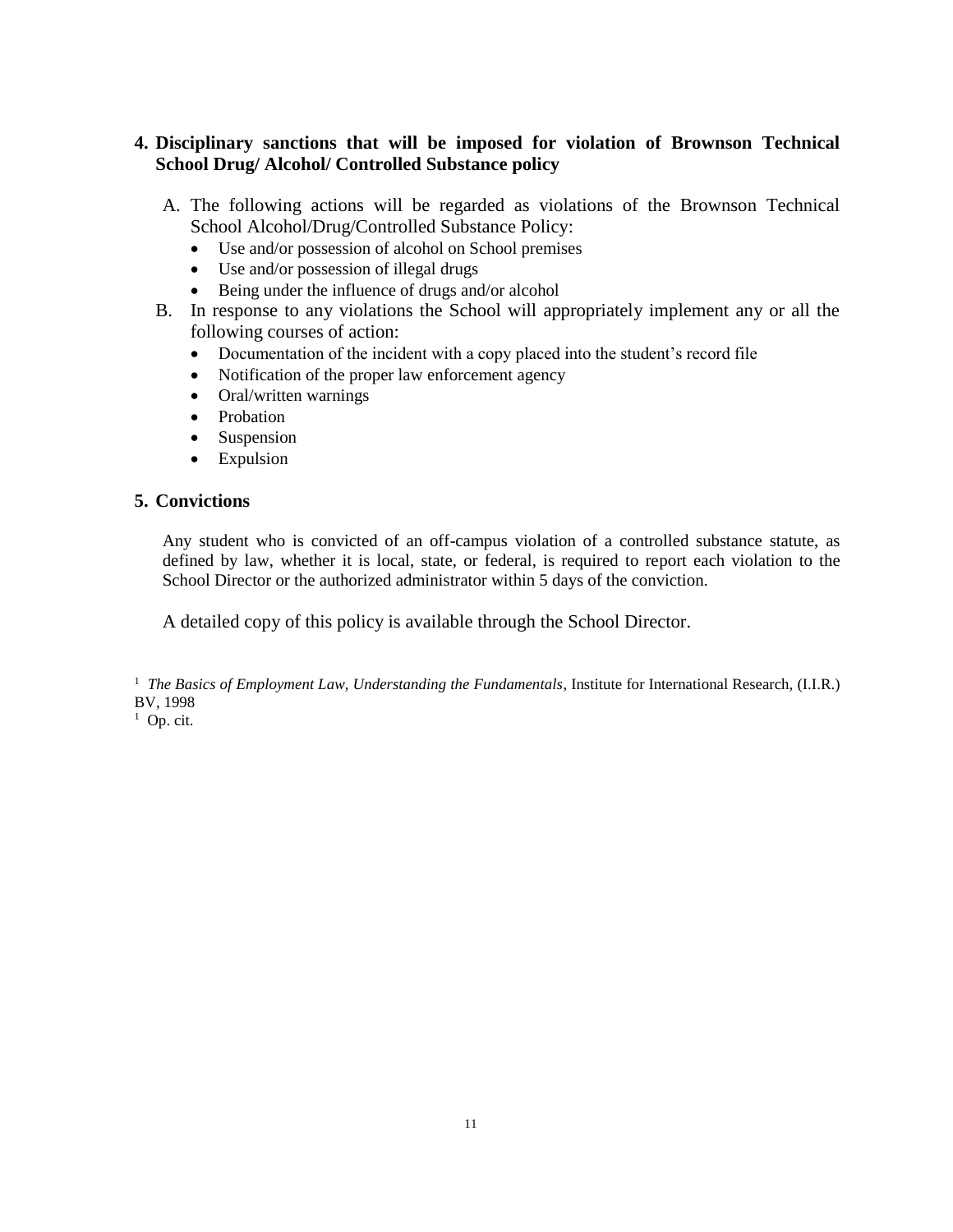### **ATTACHMENT**

# $\mathbf{1}$ **Brownson Technical School** Incident/Injury Report

| Name:                                   | Date of Incident:        |        | Time of Incident: |      |      |
|-----------------------------------------|--------------------------|--------|-------------------|------|------|
|                                         |                          |        |                   |      |      |
| Location of Incident:                   | Description of Incident: |        |                   |      |      |
| Name of Injured Person (s):             | Department               | Height | Weight            | Hair | Eyes |
|                                         |                          |        |                   |      |      |
| Description of Suspect: (if applicable) | Age                      | Height | Weight            | Hair | Eyes |
|                                         |                          |        |                   |      |      |

Description of the Incident/Injury:

Action Taken:

Signature

Date

Return this form to the Directors Office within 2 days of the incident or injury